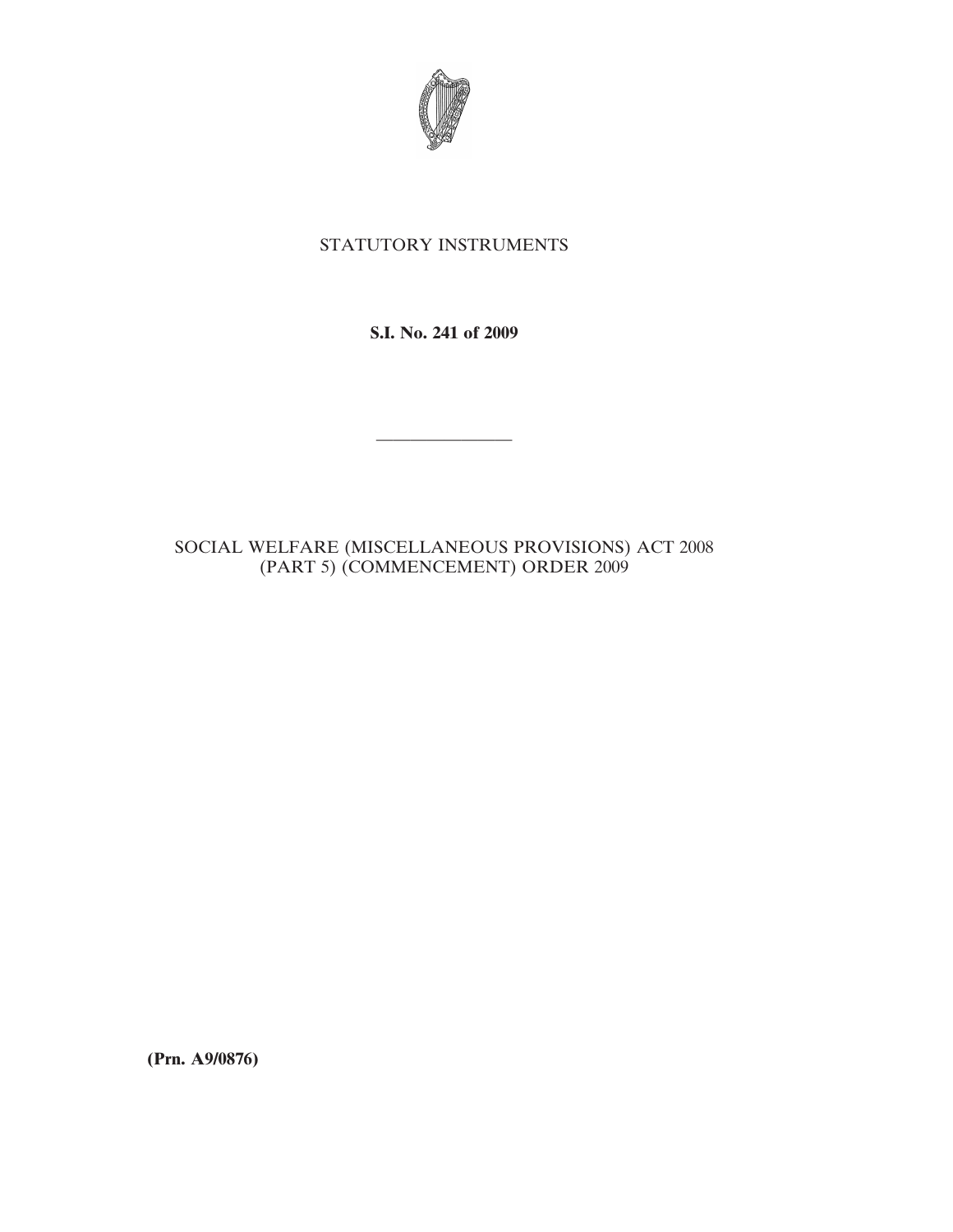## SOCIAL WELFARE (MISCELLANEOUS PROVISIONS) ACT 2008 (PART 5) (COMMENCEMENT) ORDER 2009

The Minister for Social and Family Affairs, in exercise of the powers conferred on her by section 1(6) of the Social Welfare (Miscellaneous Provisions) Act 2008 (No. 22 of 2008), hereby orders as follows:

1. This Order may be cited as the Social Welfare (Miscellaneous Provisions) Act 2008 (Part 5) (Commencement) Order 2009.

2. The 1st day of July 2009 is appointed as the day on which Part 5 of the Social Welfare (Miscellaneous Provisions) Act 2008 (No. 22 of 2008) comes into operation.



GIVEN under the Official Seal of the Minister for Social and Family Affairs 30 June 2009

MARY HANAFIN Minister for Social and Family Affairs.

*Notice of the making of this Statutory Instrument was published in "Iris Oifigiu´il" of* 3*rd July*, 2009.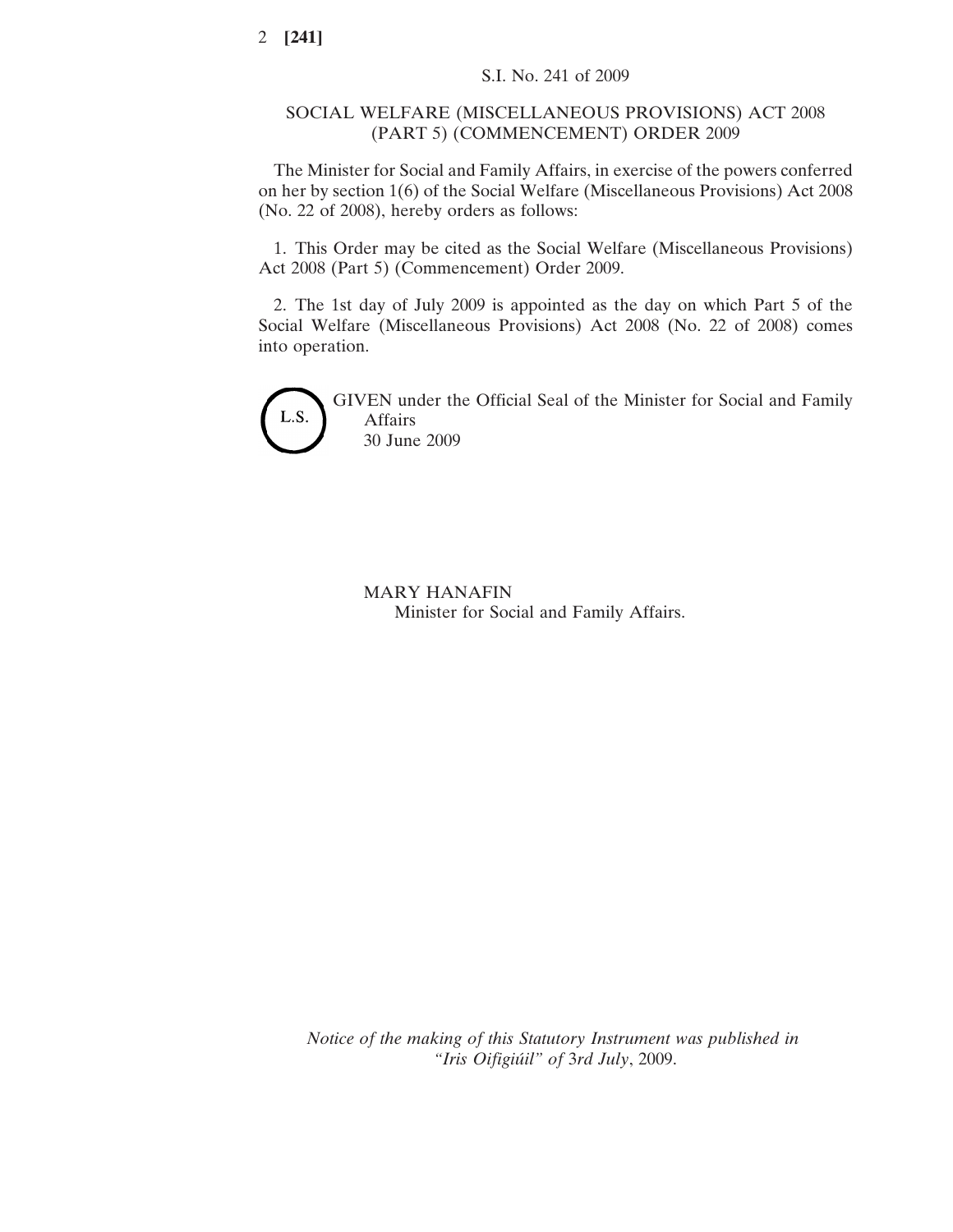## EXPLANATORY NOTE

*(This note is not part of the Instrument and does not purport to be a legal interpretation.)*

This Order provides for the Commencement of Part 5 of the Social Welfare (Miscellaneous Provisions) Act, 2008. Part 5 provides for:

- the dissolution of the Combat Poverty Agency,
- the transfer of any property and assets, any pending legal proceedings and any other liabilities to the Minister for Social and Family Affairs,
- the preparation of the final accounts of the Agency, and
- the transfer of the staff of the Agency to unestablished positions in the Civil Service. The staff will hold positions in the Department of Social and Family Affairs;

This part comes into effect on 1 July 2009.